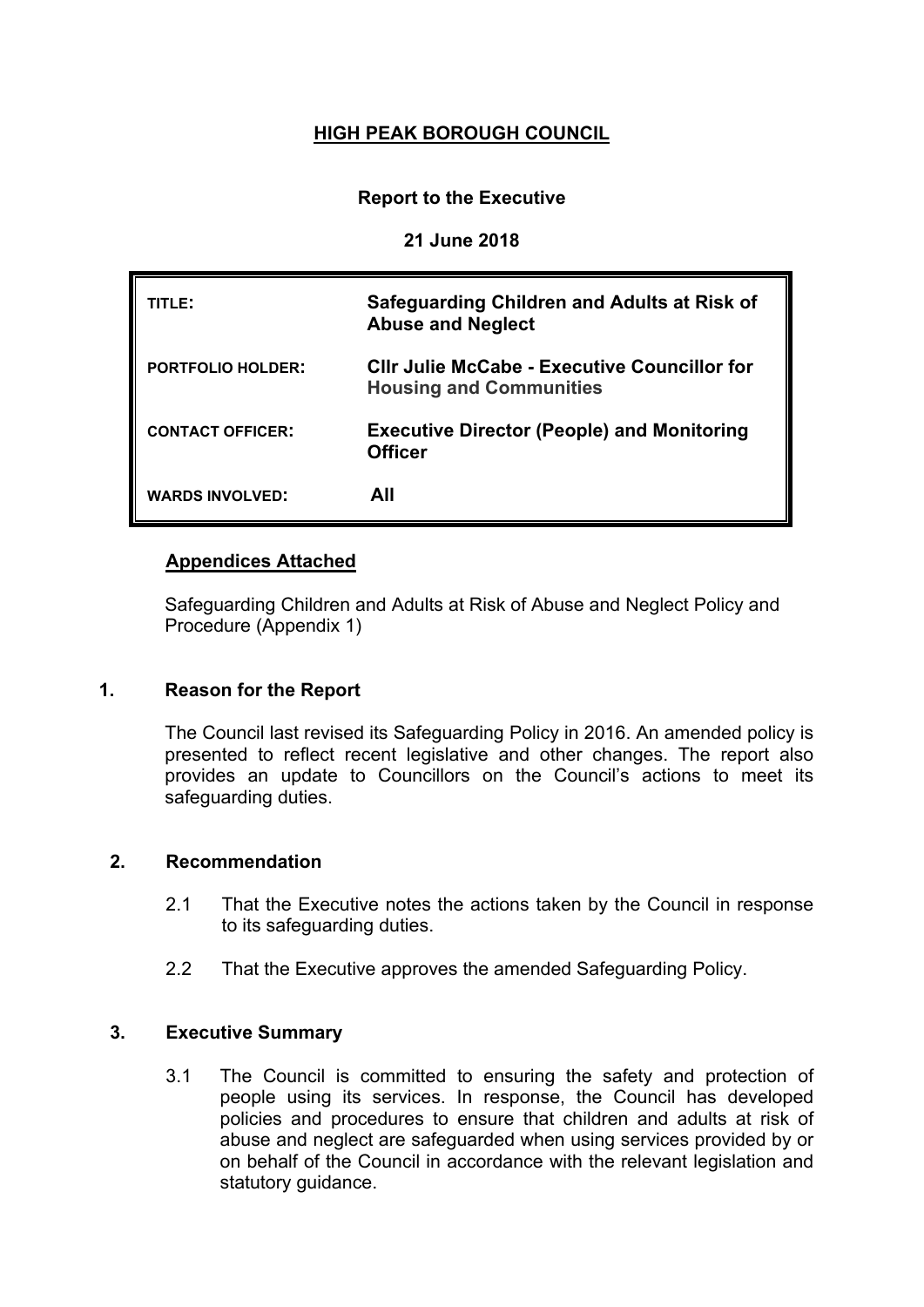- 3.2 The Council approved a Child Protection Policy in 2006 and subsequently updated the policy to incorporate adults at risk of abuse and neglect in 2014. The introduction of the Care Act in May 2014 necessitated some changes and a revised policy was agreed by the Council in 2016. Further revisions have been made and a new policy is attached at Appendix 1 of the report.
- 3.3 The Council has established an officer group, chaired by the Executive Director (People) to co-ordinate the Council's response to safeguarding.
- 3.4 Recent actions include: updating the Council's safeguarding policy, providing safeguarding training for staff members; updating recruitment and training procedures, and reviewing staff safety arrangements. The Council has also supported the work of the High Peak Community Safety Partnership to safeguard the local community.

#### **4. How this report links to Corporate Priorities**

4.1 The Council is committed to providing quality services.

## **5. Options and Analysis**

5.1 None.

#### **6. Implications**

6.1 Community Safety - (Crime and Disorder Act 1998)

The Council's policy assists the Council to ensure the safety of children and adults at risk of abuse and neglect.

#### 6.2 Workforce

The Council's policy requires all staff with direct or indirect access to children or adults at risk of abuse or neglect to be vetted, checked and provided with an appropriate level of training. There is a requirement that every member of staff has an awareness of the Council's policy.

#### 6.3 Equality and Diversity/Equality Impact Assessment

There are no specific implications.

6.4 Financial Considerations

The policy commits the Council to ensure appropriate training for staff and members.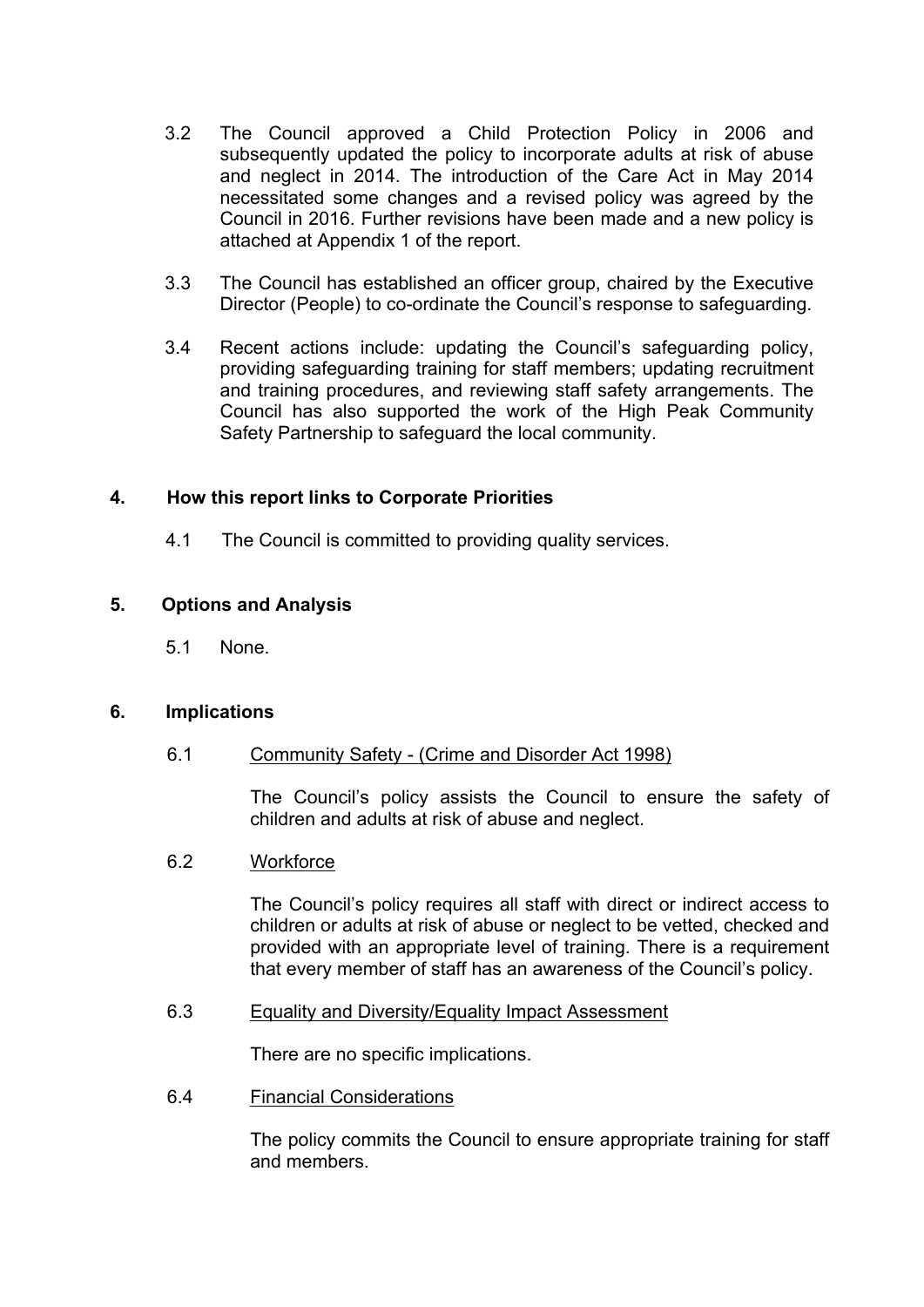# 6.5 Legal

The policy assists the Council to fulfil its statutory duties with respect to the protection of children and adults at risk of abuse and neglect.

## 6.6 Sustainability

No specific implications.

## 6.7 Internal and External Consultation

No specific implications.

#### 6.8 Risk Assessment

Implementation of the policy will assist the Council to manage risks in relation to the impact of its services and activities on individual children and adults at risk of abuse and neglect.

## **7. Background and Detail**

- 7.1 The Council approved a Child Protection Policy in 2006 and subsequently updated the policy to incorporate adults at risk of abuse and neglect in 2014. The introduction of the Care Act in May 2014 necessitated some changes and a revised policy was agreed by the Council in 2016.
- 7.2 The Council's officer group, chaired by the Executive Director (People), continues to meet on a quarterly basis to co-ordinate the Council's response to safeguarding.

*Activity since the last annual report*

- 7.3 An amended Safeguarding Policy has been produced for approval by Councillors (attached at Appendix 1) to reflect legislative changes, notably the introduction of the General Data Protection Regulation, and other minor procedural changes.
- 7.4 All staff members have received appropriate safeguarding training either on-line or face-to-face. Any further needs for specific safeguarding training will be identifed through the annual PEP process. New recruits will receive training as and when required. The Council's on-line Safeguarding Children's and Adults Course was updated in January 2018.
- 7.5 Staff safety arrangements have been reviewed to have one consistent approach across the Alliance. This safeguards both colleagues, who are now aware if a customer poses additional risk, and also customers who have different needs that need to be met. The register is reviewed quarterly to ensure that it remains up-to-date.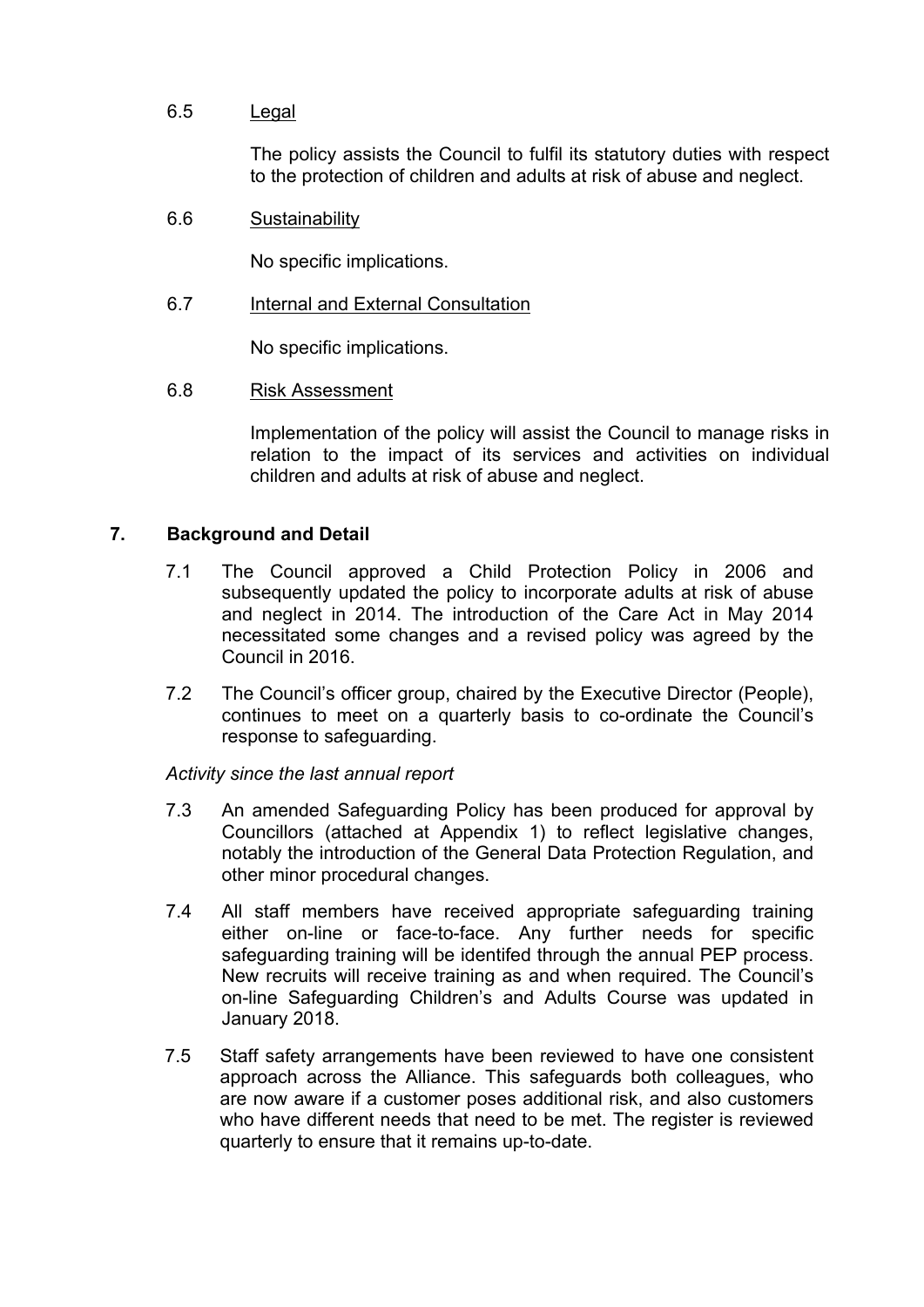- 7.6 An internal audit of the Council's safeguarding requirements was completed in January 2018, which concluded that the controls in place provide satisfactory assurance that risks are being adequately managed. The audit did not reveal any significant risks but highlighted two medium level risks:
	- Both HPBC and SMDC have a 'Recruitment and Selection Procedure' which had not been updated for some time, and therefore did not adequately reflect current procedures e.g. policy refers to Criminal Records Checks which are no longer relevant and have been superseded by the Disclosure & Barring Service (DBS).
	- A review of staff with access to the register of concerns highlighted that Northgate staff have full access (read, modify and delete access) to this information which is extremely personal and sensitive. A review of staff with access to the Disclosure and Barring Service (DBS) spreadsheet stored on the Council's network also highlighted staff who have full access who do not required it as part of their role.
- 7.7 A revised Recruitment and Selection procedure has been produced and will be considered at the Quarterly Union Meeting in July 2018. Access for Northgate staff has been reduced and now only the on-site team have access to the folders for administrative purposes. Similarly, access to the DBS database has also now been restricted.
- 7.8 One of the priorities of the High Peak Community Safety Partnership has been support for vulnerable people. Work has included:
	- Delivering a Community Safety Action Week in Fairfield that included fire safety checks and in-house installations and demonstrations within elderly and vulnerable persons' households; and fraud awareness, CSE, and internet safety stands and workshops.
	- Commissioning the My Place outreach scheme in Buxton. The outreach team has made several safeguarding referrals in relation to vulnerable people encountered during the course of their outreach work. The team has showed a no nonsense approach to children under the influence of alcohol – parents have been called to pick up young people in order that these young people do not become an issue for the emergency services.
	- Commissioning the Freedom programme, which is a training programme that empowers women to improve the quality of their lives through understanding domestic violence.
	- Organising theatre education workshops in local schools to raise awareness of potential threats around CSE and demonstrate what healthy relationships look like.